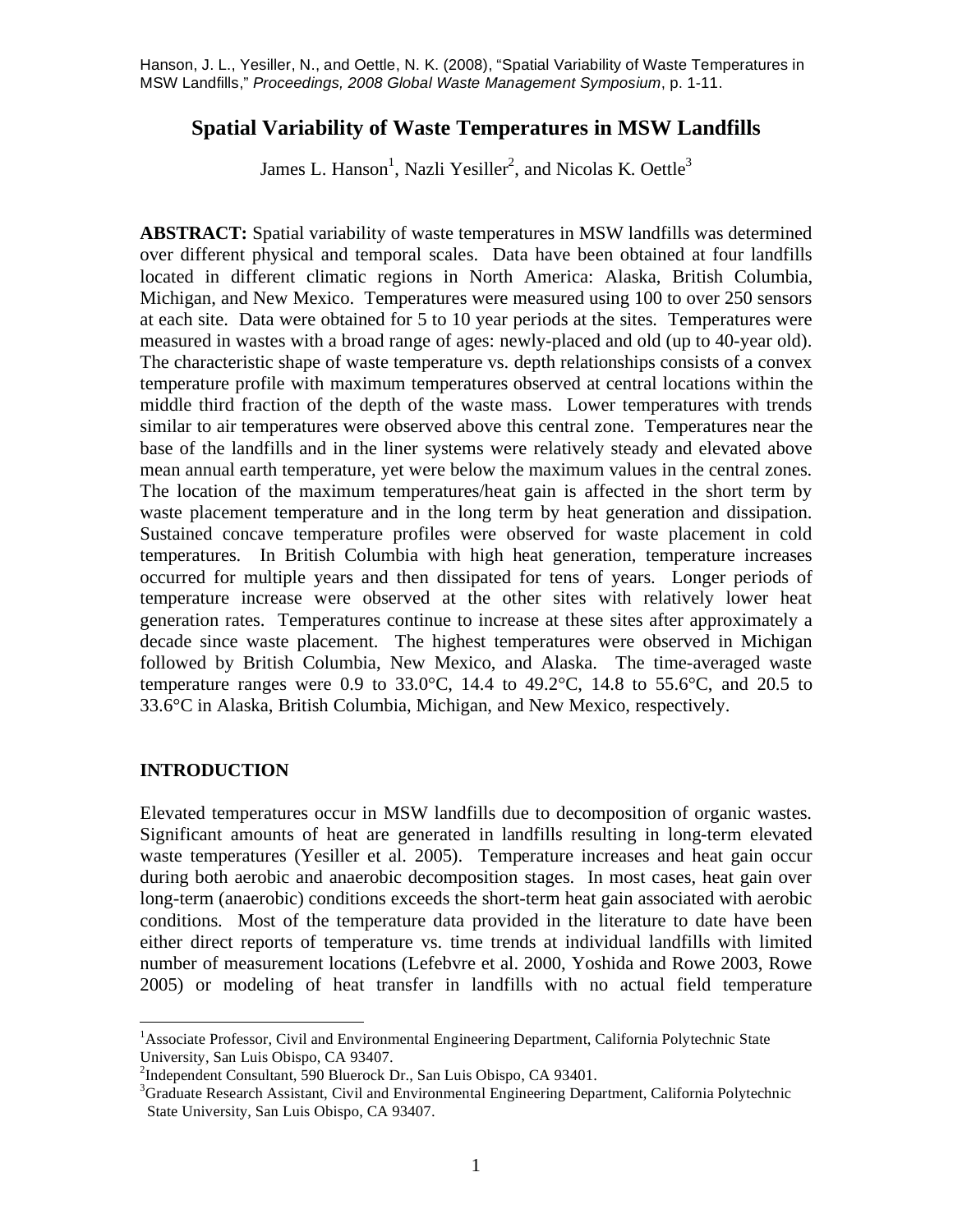measurements (El Fadel et al. 1996, Doll 1997). Detailed investigations of temperature are limited (Yesiller et al. 2005). distributions in a single landfill, comparisons of temperatures in multiple landfills, and identification of underlying fundamental trends in temperature distributions in landfills

The study described herein was conducted to investigate spatial variability of temperatures in landfills. Data from four instrumented landfills located in different climatic regions were used in the investigation. Common underlying trends in waste temperature variability were established. Effects of climatic and operational conditions on waste temperature distributions were determined.

## **FIELD TEST PROGRAM**

### **Field Test Sites and Instrumentation**

 gravity-flow leachate collection system (Table 1). Table 1. Climate Statistics at the Sites (adapted from Yesiller et al. 2005) Temperature data have been obtained at 4 MSW landfills located in different climatic regions in North America: Alaska, British Columbia, Michigan, and New Mexico (Table 1). The facilities located in Alaska, Michigan, and New Mexico are Subtitle D landfills, whereas the landfill in British Columbia contains a base support/liner system and a

| <b>Parameter</b>                               | Alaska <sup>b</sup> | <b>British</b><br>Columbia <sup>c</sup> | Michigan <sup>b</sup> | <b>New</b><br><b>Mexico</b> <sup>b</sup> |
|------------------------------------------------|---------------------|-----------------------------------------|-----------------------|------------------------------------------|
| Climate description <sup>a</sup>               | Oceanic<br>boreal   | Woodland<br>oceanic                     | Humid<br>continental  | Semi-desert                              |
|                                                |                     |                                         | temperate             |                                          |
| Average Air $T_{high}$ (°C)                    | 6.2                 | 13.5                                    | 14.7                  | 25.1                                     |
| Average Air $T_{low}$ (°C)                     | $-1.5$              | 6.1                                     | 5                     | 11.2                                     |
| Average Air $T$ (°C)                           | 2.3                 | 9.9                                     | 9.8                   | 18.2                                     |
| Annual normal<br>precipitation (mm)            | 408                 | 1167                                    | 835                   | 240                                      |
| Annual normal<br>snowfall (mm)                 | 1793                | 549                                     | 1046                  | 135                                      |
| Mean annual earth<br>temperature $(^{\circ}C)$ | 6.0                 | 11.5                                    | 11.7                  | 20.0                                     |
| Design waste<br>placement area (ha)            | 67                  | 225                                     | 65                    | 79                                       |
| Average waste intake<br>$(t/\text{year})$      | 317,000             | 390,000                                 | 965,000               | 114,000                                  |
| Average waste<br>column height (m)             | 28.7                | 11.3                                    | 25.2                  | 13.2                                     |

<sup>a</sup>based on Landsberg et al. (1966), <sup>b</sup>from NCDC (2006), <sup>c</sup>from MSC (2007)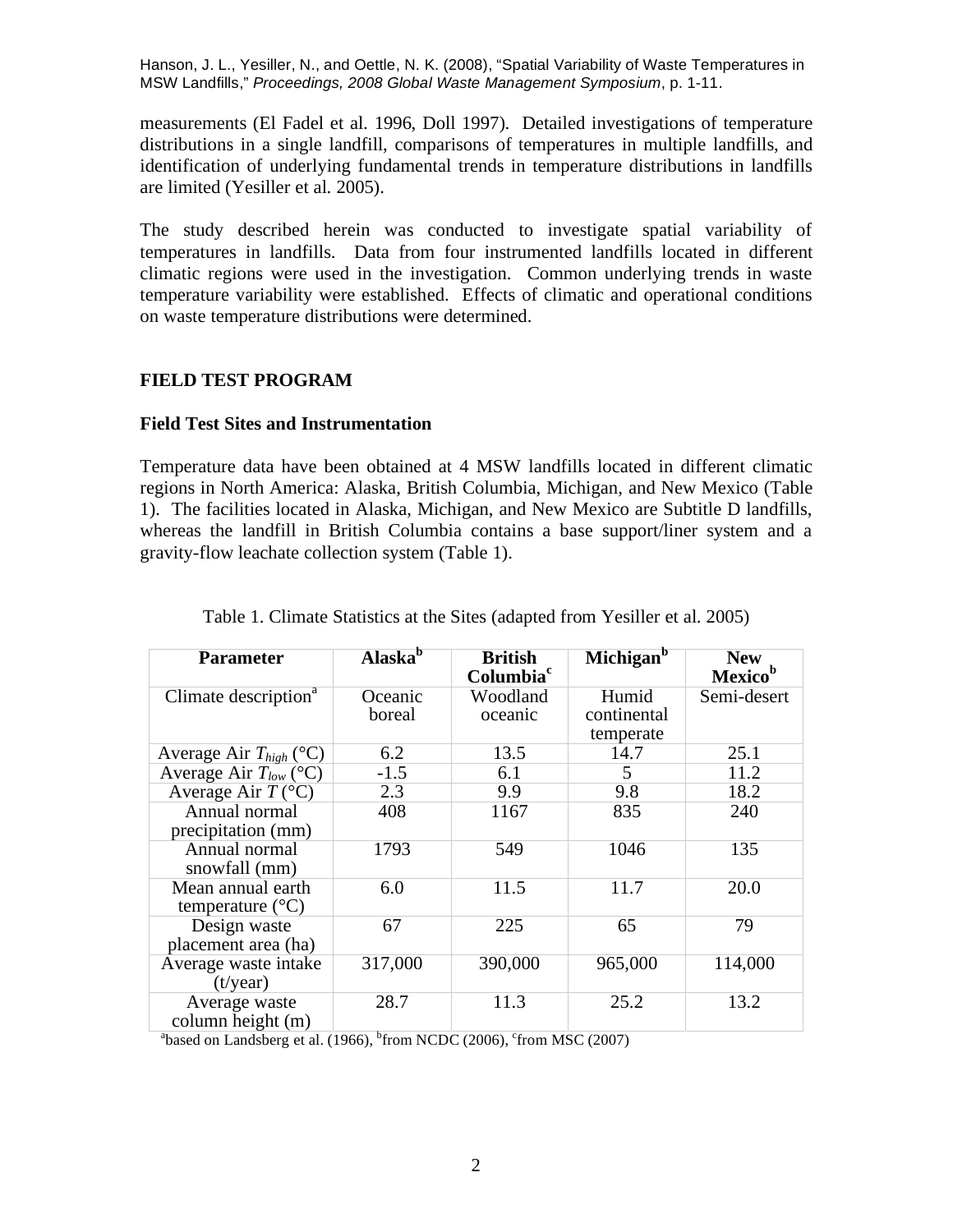Over 700 sensors were installed at the combined sites. Temperatures were measured throughout the landfill facilities including bottom liner, waste mass, cover, and perimeter control locations (in native subgrade soils away from the zone of influence of the waste mass). Temperatures were measured using Type K thermocouples that were deployed in custom-fabricated arrays. The arrays ranged in length between 1 and 60 m for vertical installations (through covers and wastes, and at control locations) and between 150 and 200 m for horizontal installations (within liners, covers, and wastes). Over 700 sensors were installed at the combined sites. Measurements were taken on a weekly basis at each site. The total monitoring periods have ranged from 5 to 10 years.

### **Analyses**

depth data at the test sites. The data from the test sites were used to investigate the characteristic shapes of temperature profiles with depth using a variety of parameters. Effects of climatic and operational conditions on waste temperature distributions were determined. In particular, the influences of placement temperature and age on the resulting waste temperature profiles were determined. Year-to-year comparisons were made for temperature vs.

 equivalent unheated waste temperature vs. time curve (Yesiller et al. 2005). The actual depth of the waste mass. Additional analyses were conducted to determine the heat gain in the wastes. The average temperature differential of the wastes (as compared to unheated conditions) was calculated. The average temperature differential at a given depth was calculated as the time-averaged difference between the waste temperature vs. time curve and the unheated conditions were estimated using conventional earth temperature theory (Carslaw and Jaeger 1959) with representative thermal properties for wastes. The average temperature differential represents heat gain of the waste due solely to biological decomposition. This analysis effectively filters out both seasonal temperature variations and differences in ambient average ground temperatures between the sites. The relative position of maximum temperature differential was determined using normalized depth for the landfill profiles (zero corresponding to surface and 1.0 corresponding to bottom liner location) to compare the general patterns for temperature profiles, independent of the

 of data to demonstrate variations in temperatures with time. Contour maps of temperature were developed for Michigan and New Mexico, sites for which high spatial resolution in data was present. Maps are presented for multiple years

# **RESULTS AND DISCUSSION**

### **Characteristic Shapes of Waste Temperature Profiles**

 temperature profile with maximum temperatures near mid-depths of the landfill and lower temperatures both above and below this central zone. The locus of maximum The characteristic shape of waste temperature vs. depth relationships consists of a convex temperature is modified with time as heat is generated, redistributed, and dissipated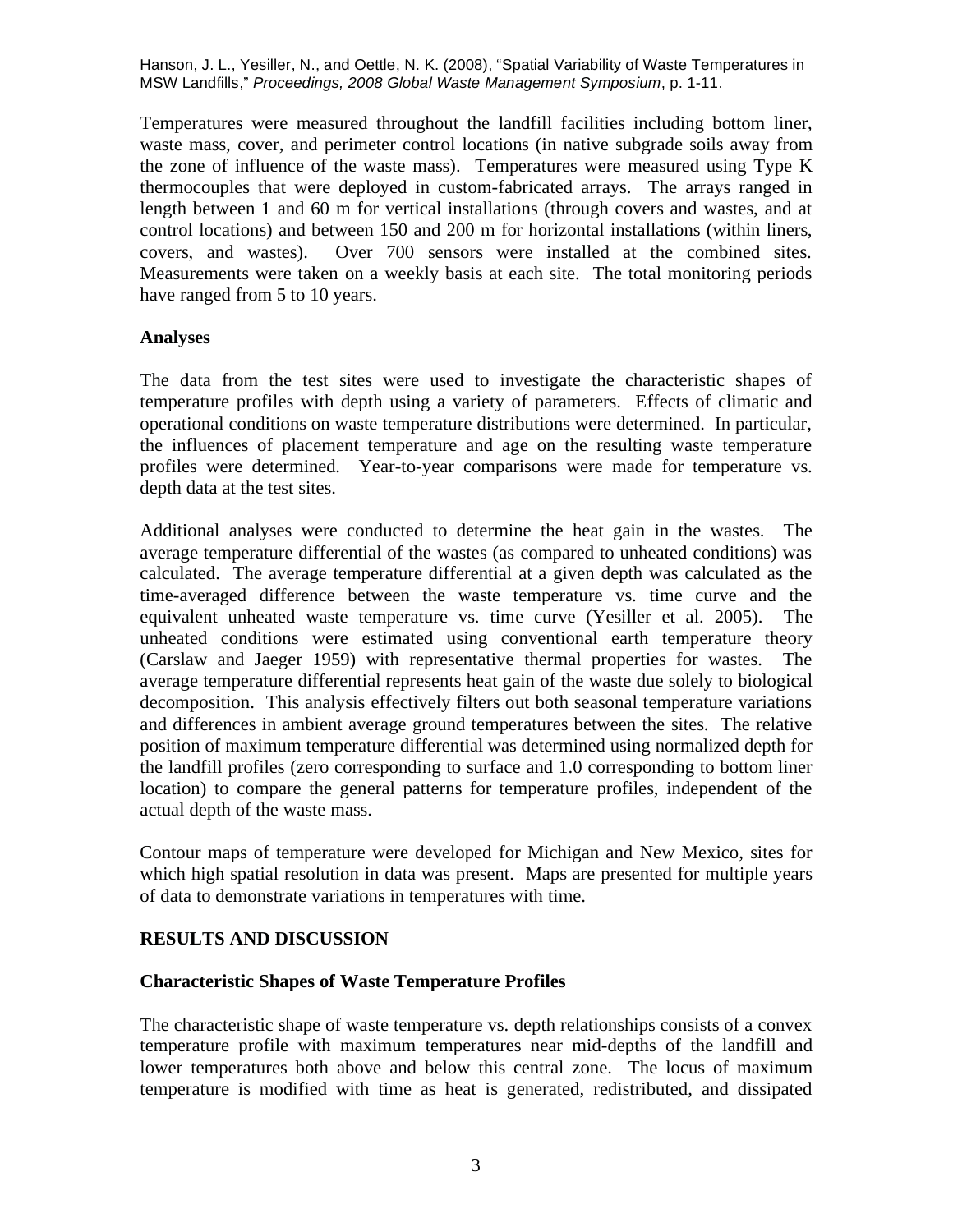with time. throughout the landfill system. Temperature profiles are presented in Fig. 1 for a cell in Michigan that was filled with wastes between 1999 and 2001. On all temperature-depth plots, horizontal dashed lines indicate the elevation of the liner system. Data provided in the figure represent average temperatures for a year at each depth. Waste temperatures generally increased with time at all depths. The profiles were convex at depth, whereas they were concave at shallow depths shortly after waste placement. The wastes at depth were placed during warm seasons while the shallower wastes were placed in cold seasons. The depth of the maximum temperature occurrence remained relatively constant



Fig. 1. Example of Temperature Profiles at Michigan over Time

 Examples of temperature profiles are presented in Figs. 2 and 3 for British Columbia. Tautochrones are presented in these figures for February survey dates. The redistribution shifted to lower temperatures with age. Residual heat gain remains at depth for all cells. Temperatures near the surface are similar to unheated control ground temperatures. Heat of heat is presented in Fig. 2 for Cell D (approximately 9 to 12 year waste age) and Cell E (approximately 7 to 10 years waste age). In both cells, waste temperatures decreased with time. At Cell E, a significant localization of elevated temperature zone was observed over the 3-year period presented in Fig. 2, whereas at Cell D, a global decrease in temperature was observed with a less pronounced localization. In both cases, the peak temperature occurred at deeper locations with time. Instantaneous temperature profiles on a specific date for vertical arrays were compared for six different cells at the British Columbia site over a broad range of waste age. The change in temperature profiles for all of the cells is presented in Fig. 3 where the maximum waste age was 38 years (Cell A) and the minimum waste age was 1 year (Cell F). The temperature profiles monotonically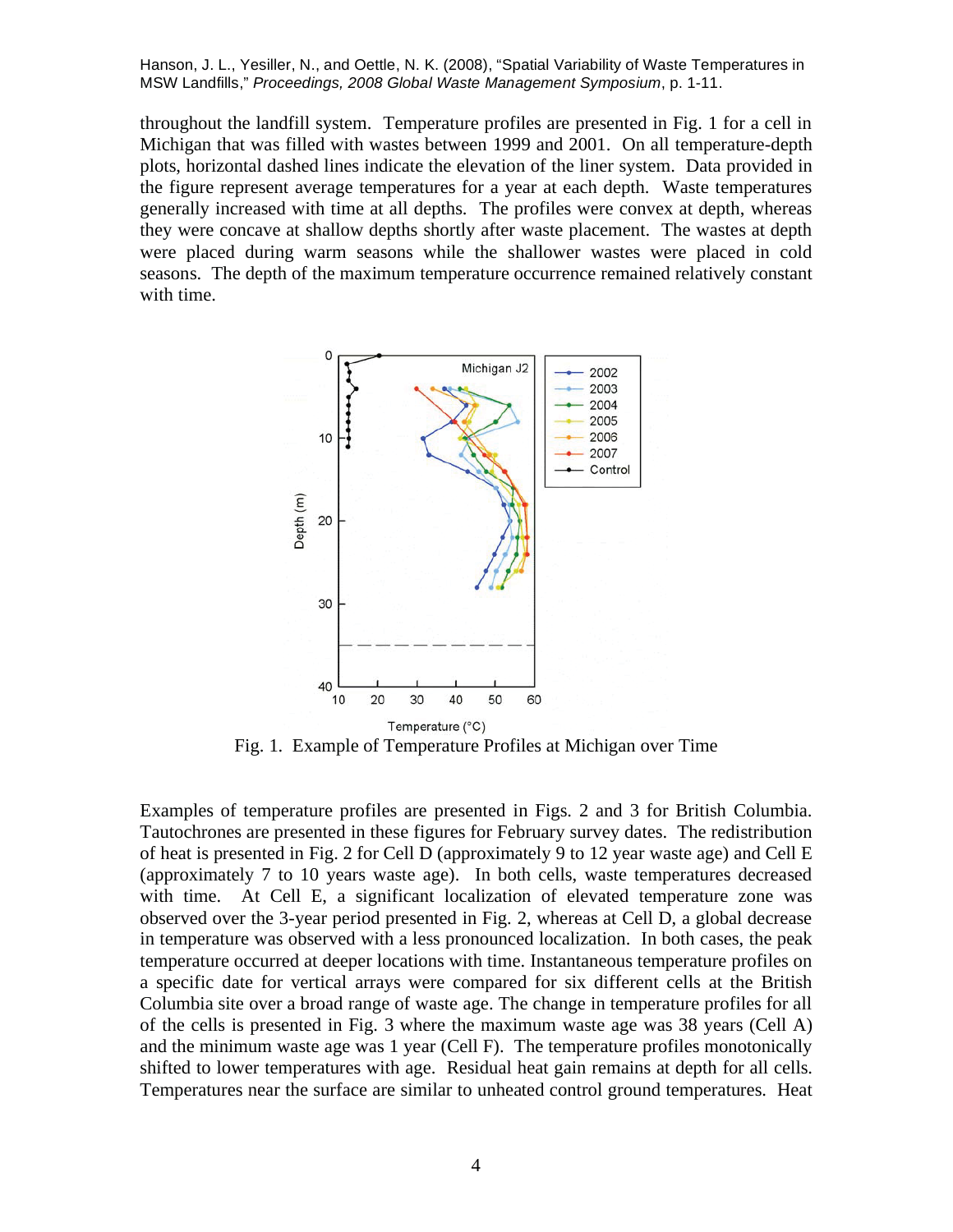generation occurs rapidly in British Columbia due to high precipitation (Yesiller et al. 2005, Hanson et al. 2008) and dissipates over a period of decades.



Fig. 2. Temperature Profiles at British Columbia with Time



Fig. 3. Temperature Profiles for Variable Waste Age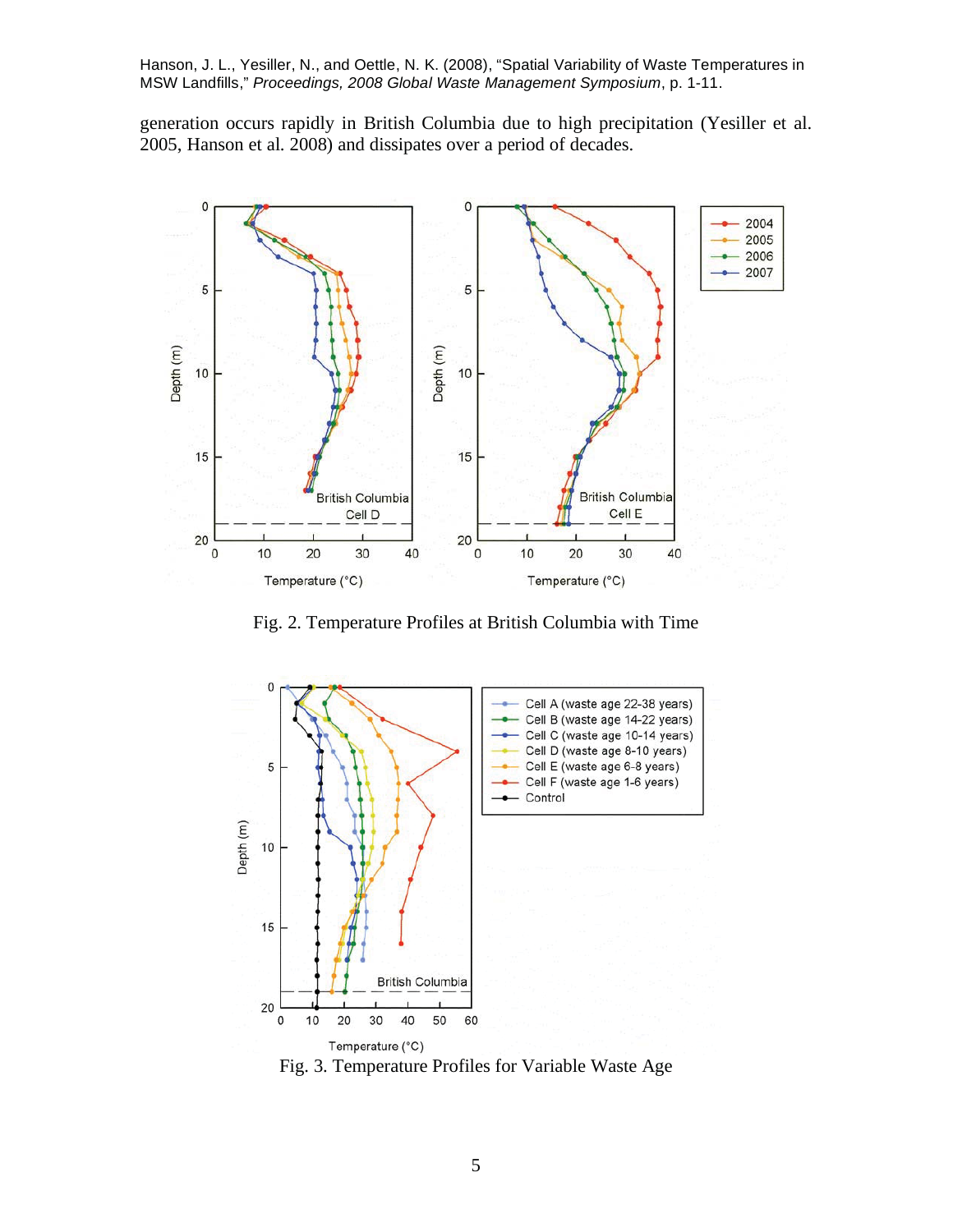overcome by surrounding heat generation. Frozen conditions remained for 2 years at temperatures occurring at mid-depth (Fig. 4). Examples of temperature profiles in Alaska are presented in Fig. 4. Tautochrones are presented in this figure for May survey dates. In Cell 1A, the temperature profile exhibited a convex shape. Waste at Cell 1A ranged from 1 to 5 years old in 2004. Heat was both generated and redistributed over the 3-year period presented. Temperatures decreased at shallow depths and increased at greater depths. In Cell 6B, a concave temperature profile was observed that resulted from placement of a 7 m thick layer of frozen waste in winter. The waste ranged from zero to 2 years old in 2004. The frozen waste caused longstanding low temperatures that prevented heat generation and were not depth and even after 3 years, the temperature profile remained concave with minimum



Unfrozen Waste Placement Conditions in Alaska

#### **Heat Gain in Wastes**

 previously higher temperatures. The delay in heat gain in Alaska is attributed to dry Variations of average temperature differential for each of the 4 sites are presented in Fig. 5. The arrays selected for this analysis extended through the greatest fraction of depth of wastes and had comparable waste ages (approximately 7 years). The highest average temperature differential was observed in Michigan due to the favorable precipitation/moisture conditions, whereas the lowest differential was observed in New Mexico due to the dry climate and waste conditions. The maximum temperature for Alaska and British Columbia were similar for 7-year old waste. For the waste age indicated on the plot, the temperatures in Alaska are increasing from previously cooler temperatures whereas the temperatures in British Columbia are decreasing from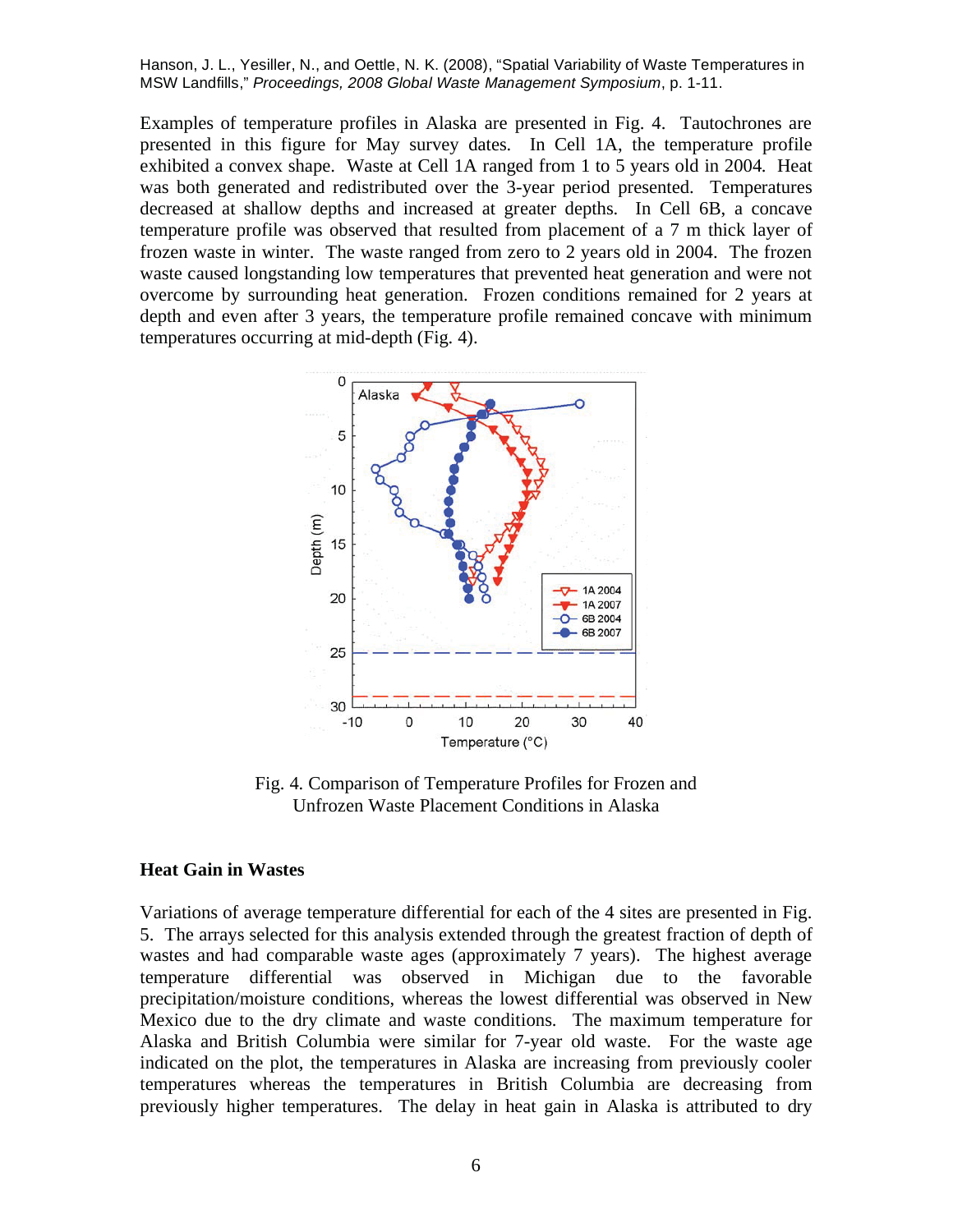is provided in Yesiller et al. (2005) and Hanson et al. (2008). Limiting (maximum and minimum) temperatures are presented for wastes and liners at all the sites in Table 2. conditions and cool ambient temperatures. The rapid heat gain in British Columbia is attributed to high precipitation. Further description of mechanisms of heat gain in wastes The data represent time-averaged values over the entire study period. The maximum temperatures were generally observed at central locations within the middle third fraction of the depth of the waste mass. The maximum liner temperatures occurred near the midpoint length of the cell floors. The minimum waste and liner temperatures occurred near the top surface and perimeter edge of the cells, respectively.



Fig. 5. Variation of Average Temperature Variation at All Sites

| <b>Parameter</b>               | <b>Alaska</b> | <b>British</b><br>Columbia | <b>Michigan</b> | <b>New Mexico</b> |
|--------------------------------|---------------|----------------------------|-----------------|-------------------|
| $T_{min\text{-}waste}$ (°C)    | 0.9           | 13.1                       | 14.8            | 20.5              |
| $T_{max\text{-}waste}$ (°C)    | 33.0          | 49.2                       | 55.6            | 33.6              |
| $T_{min-linear} ({}^{\circ}C)$ | NA            | 17.5                       | 12.6            | 19.0              |
| $T_{max-linear}$               | NA            | 37.2                       | 26.2            | 29.0              |

Table 2. Limiting Temperatures Observed in Landfills

 $NA = not available$ 

### **2-Dimensional Distributions of Temperatures**

 Results of year-to-year comparisons are presented as temperature contour maps in Figs. 6 increase in temperature and expansion of elevated temperature zone at the central 7 and 7. For New Mexico (Fig. 6), maps were constructed using superimposed data from 2 adjacent cells (Cells 1 and 2). The temperatures increased slightly and stabilized with time. Data from a single cell (Cell D) is provided in Fig. 7 for Michigan. A general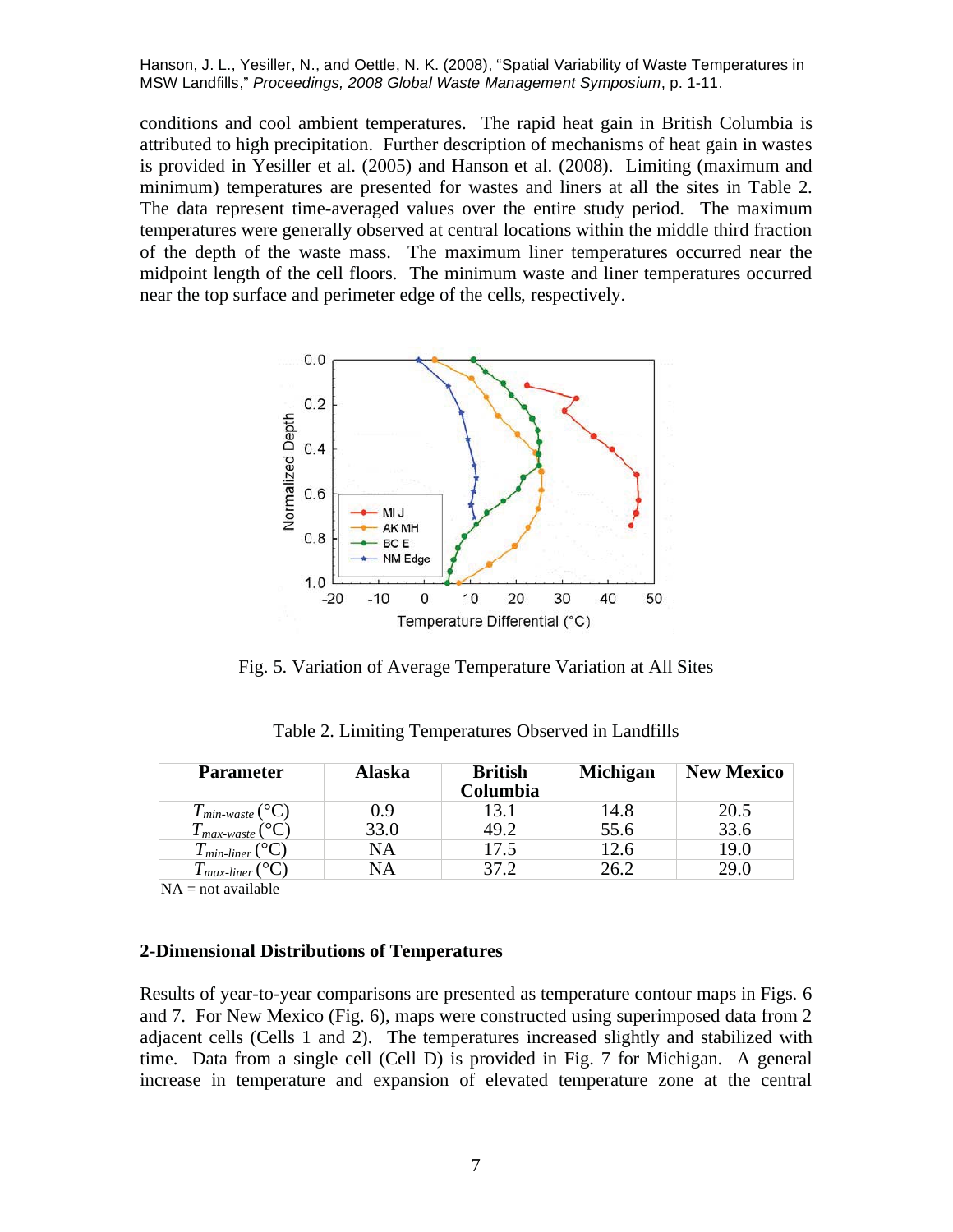

Fig. 6. Temperature Contour Maps for New Mexico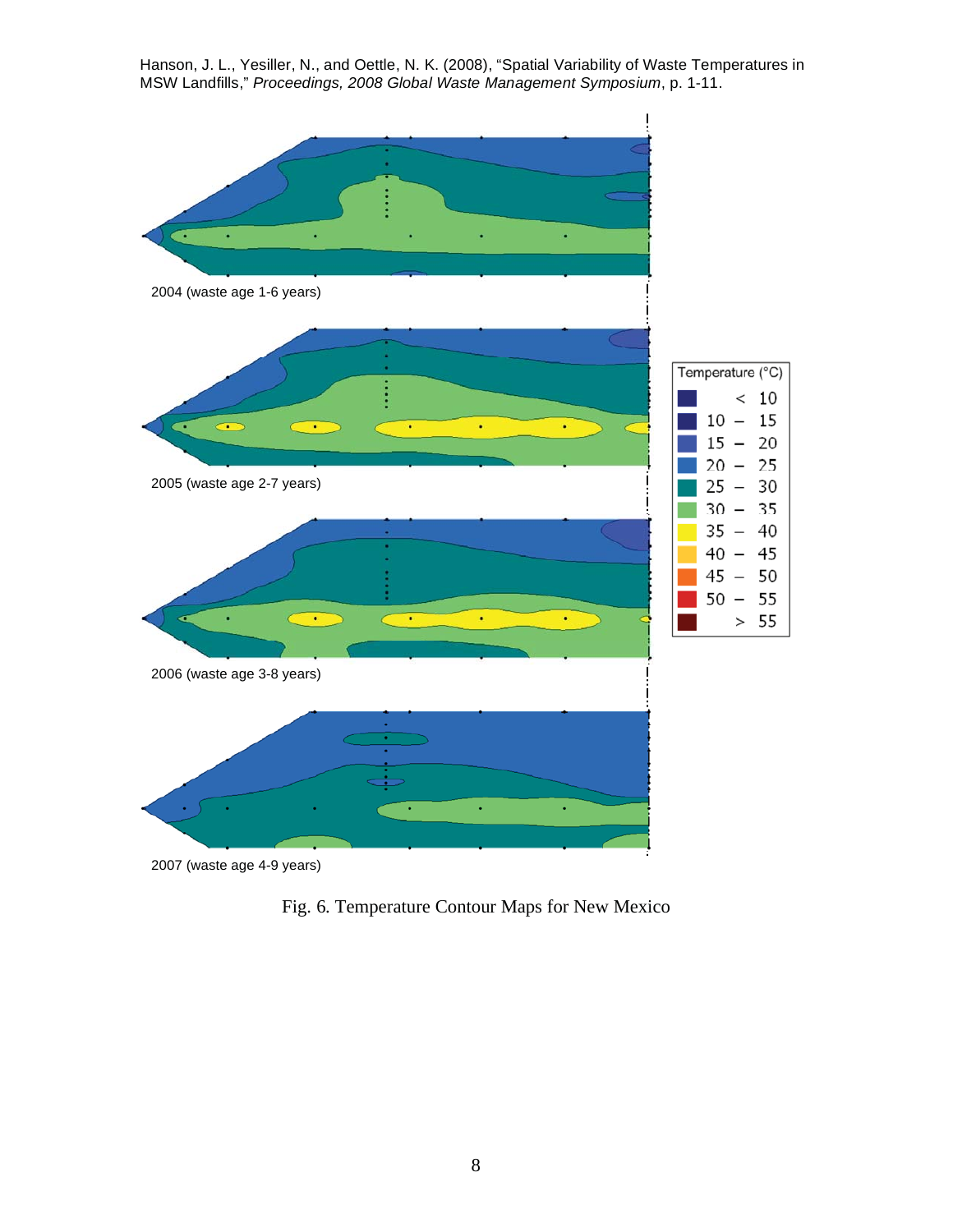

Fig. 7. Temperature Contour Maps for Michigan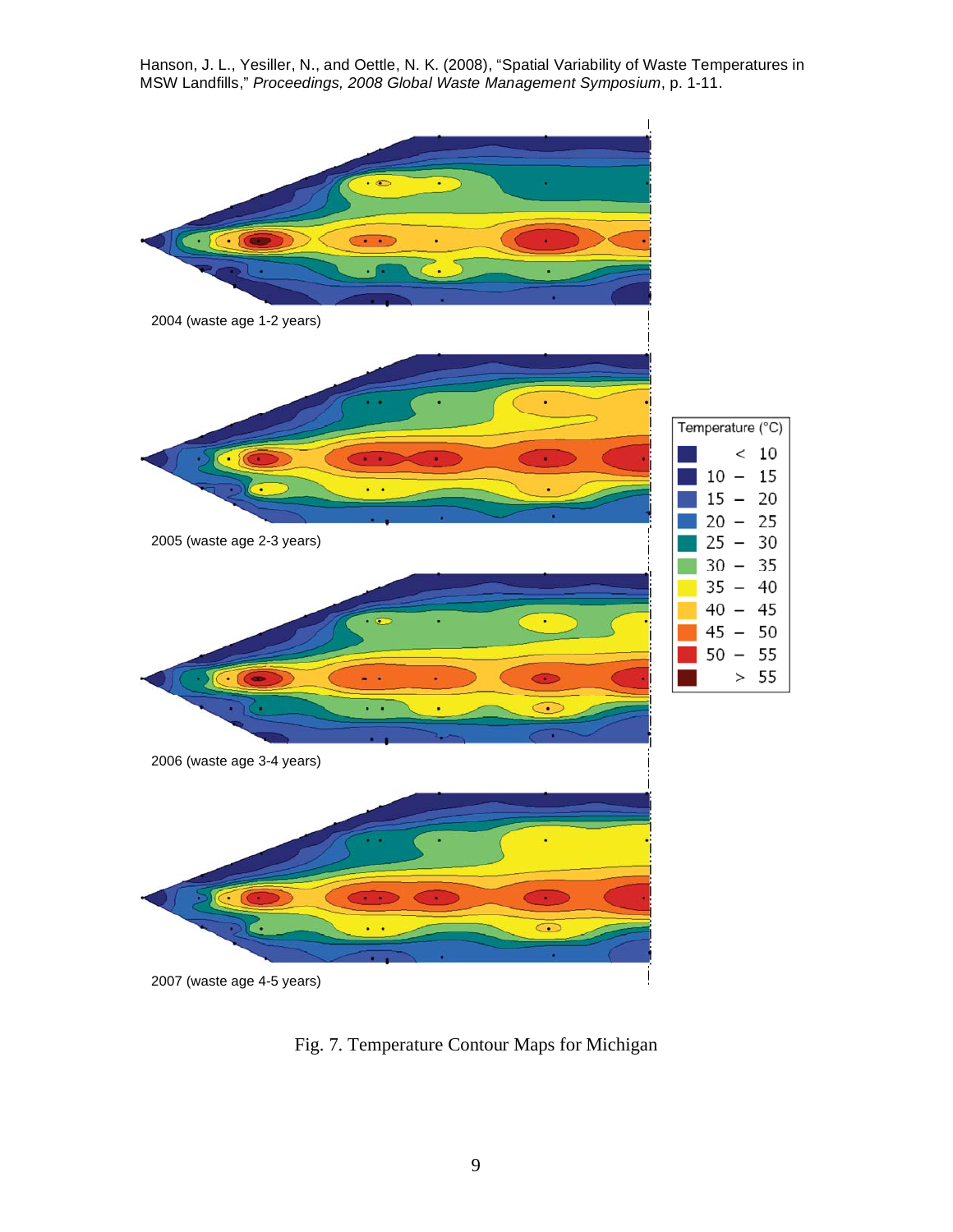elevations of the cell were observed. Overall, the temperatures throughout the entire cross section were significantly greater than in New Mexico. The spatial distributions of the waste temperatures were affected by climatic region and subgrade conditions. In particular, the difference between observed trends at New Mexico and Michigan were attributed to differential between peak waste temperatures and ambient mean annual earth temperatures at depth as well as thermal properties of the wastes and subgrade soils. As an example, in New Mexico the peak waste temperatures were approximately 35°C and the mean annual earth temperature was approximately 21°C, whereas in Michigan the peak waste temperatures were approximately 60°C and the mean annual earth temperature was approximately 12°C.

# **CONCLUSIONS**

 four MSW landfills in different climatic regions. The conclusions provided below are based on long-term monitoring of temperatures at

- within the middle third fraction of the depth of the waste mass. • The characteristic shape of waste temperature vs. depth relationships consists of a convex temperature profile with maximum temperatures observed at central locations
- the maximum values in the central zones. • Lower temperatures with trends similar to air temperatures were observed above the central zone. Temperatures near the base of the cells and in the liner systems were relatively steady and elevated above mean annual earth temperature, yet were below
- waste placement temperature and in the long term by heat generation and dissipation. temperatures. • The location of the maximum temperatures/heat gain is affected in the short term by Sustained concave temperature profiles were observed for waste placement in cold
- increase were observed at the other sites with relatively lower heat generation rates. Temperatures continue to increase at these sites after approximately a decade since waste placement. • In British Columbia with high heat generation, temperature increases occurred for multiple years and then dissipated for tens of years. Longer periods of temperature
- The time-averaged waste temperature ranges were 0.9 to  $33.0^{\circ}$ C, 13.1 to  $49.2^{\circ}$ C, 14.8 to 55.6°C, and 20.5 to 33.6°C in Alaska, British Columbia, Michigan, and New Mexico, respectively.

# **ACKNOWLEDGEMENT**

9813248, SGER Grant: CMS-0301032, and a 2004 AAAS/NSF WISC Grant). 9813248, SGER Grant: CMS-0301032, and a 2004 AAAS/NSF WISC Grant). Assistance of the partner landfills (Sauk Trail Hills Development, Corralitos Regional Landfill, Anchorage Regional Landfill, and Vancouver Landfill) is greatly appreciated.<br>
10 This study was supported by the National Science Foundation (GOALI Grant: CMS-